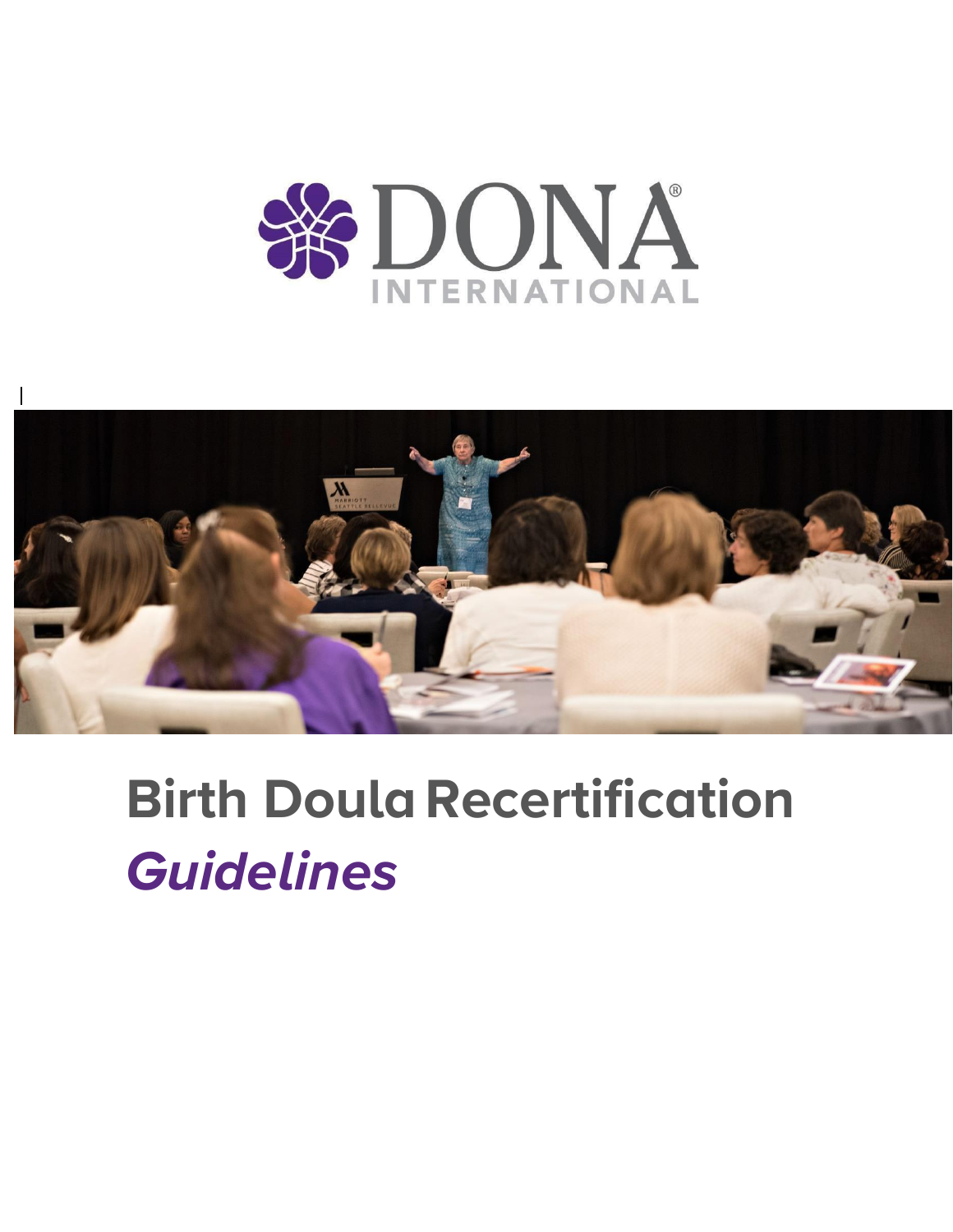

# **Instructions for Birth Recertification**

#### **Maintain continuous membership in DONA International.**

- DONA certified doulas must maintain continuous membership with DONA International. To verify that your membership is current, check the date through your portal.
- When applying for recertification, a recertifying doula whose membership has lapsed no more than one (1) year may purchase the lapsed membership time and must also pay any applicable late fees and certification reinstatement fees according to the Lapsed Membership Policy.
	- o Pay your DONA International membership fee online in the DONA Boutique or mail a check or money order in US funds to the DONA International home office.
	- o Failure to maintain current membership may delay the recertification process or lead to certification revocation.

Obtain a minimum of fifteen (15) contact hours of continuing education approved by a recognized organization in a birth and/or parenting related field. Contact hours must be earned during the current three (3) year certification period.

# • **Required documentation for continuing education:**

- Copy of the Certificate of Attendance indicating the number of hours earned, the name of the approving organization, the topic, the date and your name.
- o Completed DONA Application/Affidavit for Doula Recertification verifying your attendance at the continuing education program(s)
- **Acceptable sources of continuing education:**
	- o Hours offered at a DONA International annual conference. Attendance at the full in-person conference, even though the number of contact hours offered may total less than fifteen (15), satisfies the minimum number of contact hours required for recertification.
	- o Contact hours earned through continuing education programs, workshops and seminars approved by DONA International.
	- o Hours offered by recognized organizations that provide contact hours for perinatal/child health professionals. Examples include, but are not limited to, state/provincial nursing organizations, Lamaze International, International Childbirth Education Association (ICEA) and International Board of Lactation Consultant Examiners (IBLCE). Details are available on the website.
	- o **Alternatives to continuing education:**
		- Acceptable alternative options and submission requirements are listed below.

You may purchase one (1) six (6) month recertification extension on-line through the DONA Boutique, which will extend the deadline for submission by exactly six (6) months. This extension will not affect your certification period or your next certification expiration date, which will remain on the original schedule. See the Recertification Lapse Policy for further details.

# **Verify the accuracy of all information and documentation provided by completing, signing and returning the Application/ Affidavit for Birth Doula Recertification.**

• DONA International recommends that recertification applications are submitted two (2) or three (3) months in advance of the deadline, but they must be submitted no later than your certification expiration date. The link for the online submission process is made available once you purchase the Recertification Fee. Please allow six (6) - eight (8) weeks for processing.

# **Submit the Recertification Application Fee in US funds or a copy of your DONA Boutique order confirmation receipt with your Application/ Affidavit for Birth Doula Recertification – Active Status**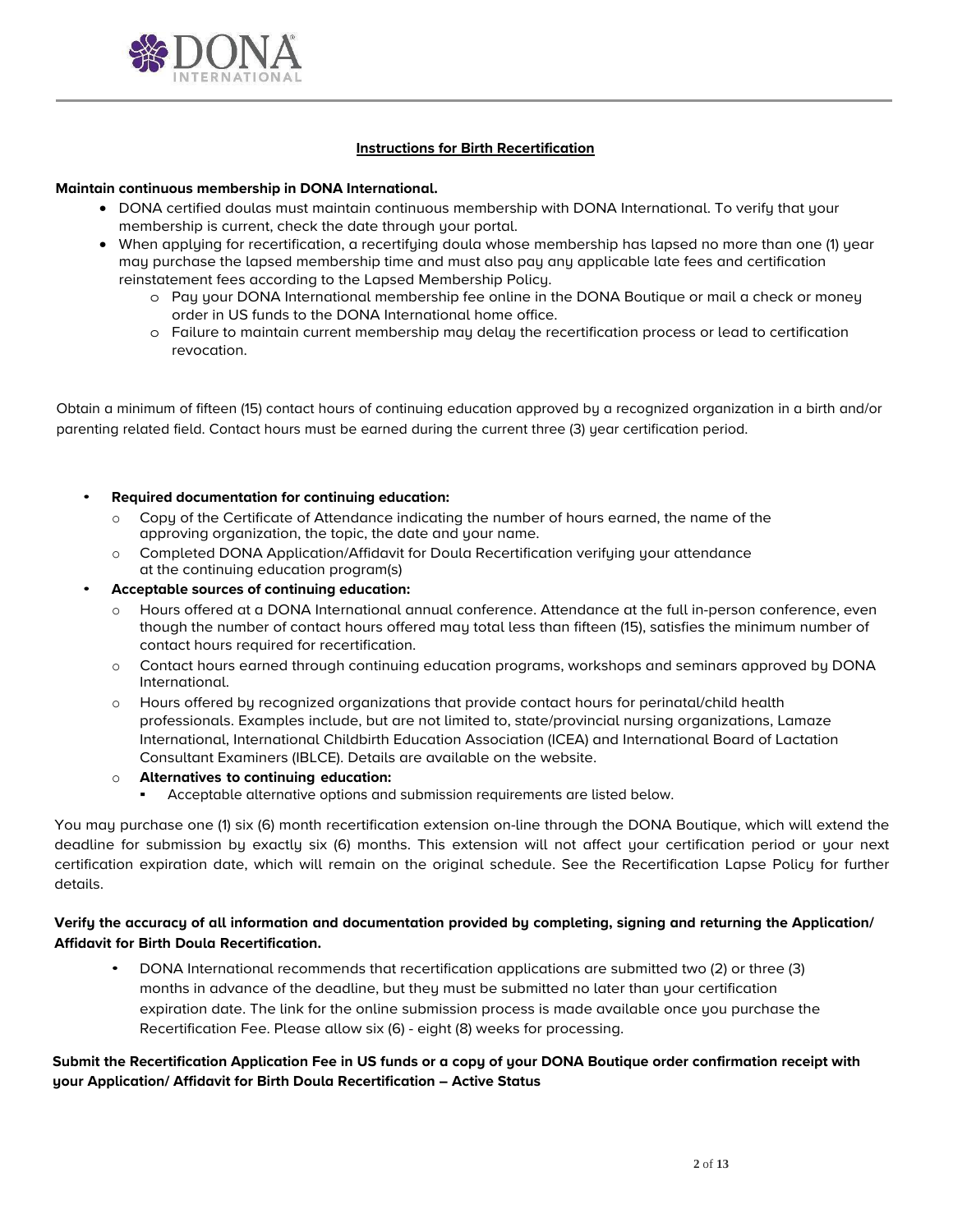

### **Continuing Education Information**

The DONA certified doula is expected to continue to learn and grow professionally and to expand and deepen their skills and knowledge by attending continuing education programs for professionals.

Professional organizations use a uniform unit of measurement to record participation in non-credit academic, professional and vocational programs. This serves a number of purposes:

- A uniform unit of measure for continuing education and training
- A nationally recognized unit of measure
- A concept that can be used by different sponsors
- A concept useful in a variety of learning formats
- Criteria by which the quality of learning activities are judged
- A systemic means for program development and delivery
- Criteria by which educational sponsors are evaluated
- The documentation of learning experiences

Most organizations will approve contact hours and some will approve Continuing Education Units (CEUs) or Continuing Education Recognition Points (CERPs).

In order to receive approval for contact hours, an organizer must have formally applied for it and have undergone a review and approval process.

Any organization or program that approves contact hours, CEUs or CERPs will require very specific wording on a certificate of attendance, including an approval number or code. Check your certificate upon receipt, to ensure it includes all the details you need for recertification.

DONA International will accept contact hours (or their equivalent in countries outside of North America) for many of the Approved Providers listed below:

#### DONA International

Accredited colleges and universities (1 credit hour equals 15 contact hours)

American Academy of Family Physicians (AAFP)

American Association of Naturopathic Physicians (AANP)

American College of Nurse-Midwives (ACNM)

American College of Obstetricians and Gynecologists (ACOG)

American Dietetic Association (ADA)

American Medical Association (AMA)

American Nurses Association (ANA)

American Physical Therapy Association (APTA) – OB Section

American Psychological Association (APA)

American Public Health Association (APHA)

Any state or provincial or national nurses' association or board of nursing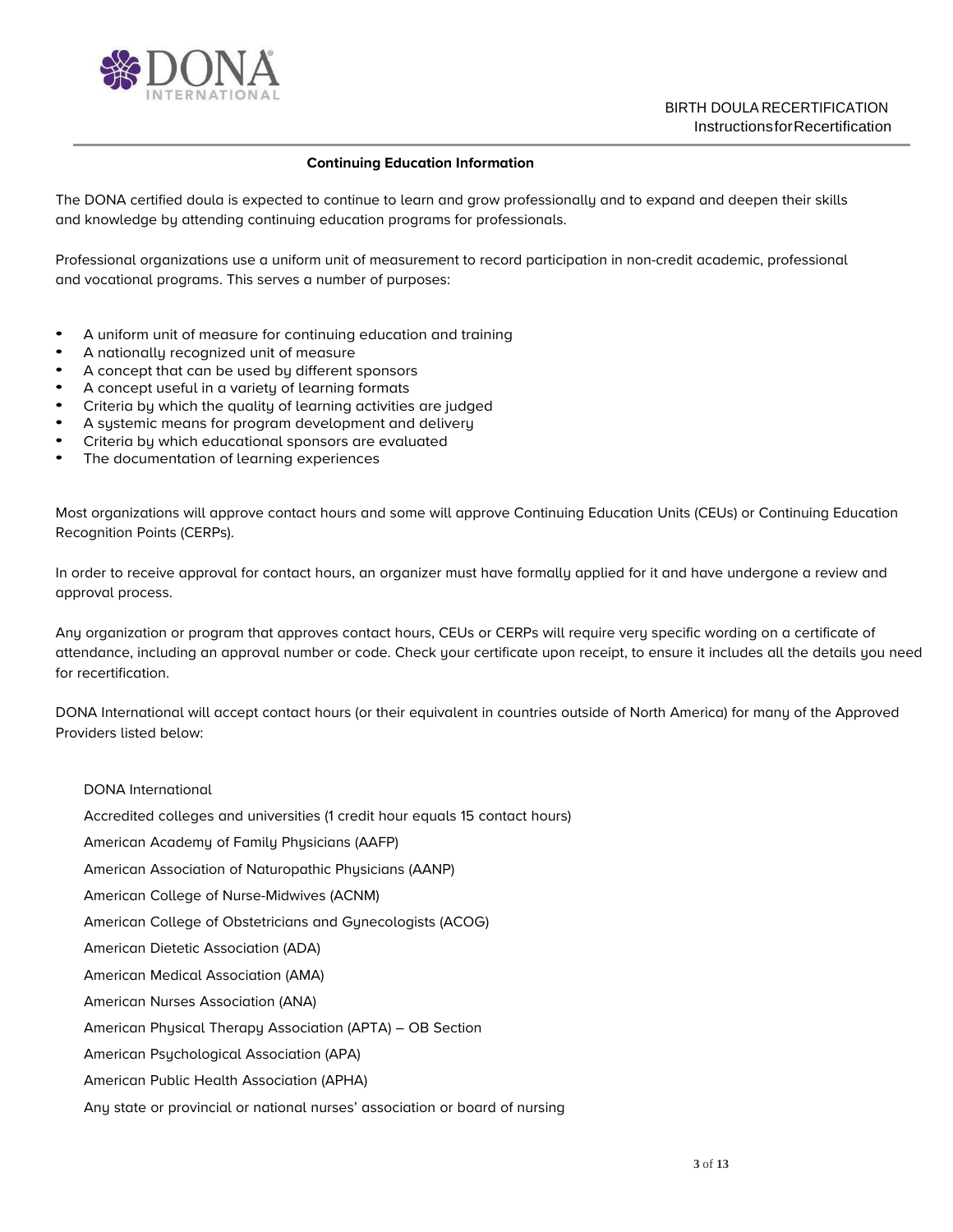

- Association of Women's Health, Obstetric, and Neonatal Nurses (AWHONN)
- Canadian Association of Midwives (CAM)
- Canadian Association of Naturopathic Doctors (CAND)
- Canadian Association of Social Workers (CASW)
- Canadian Federation of Aromatherapists (CFA)
- Canadian Medical Association (CMA)
- Canadian Nurses Association (CNA) Canadian
- Psychological Association (CPA)
- Canadian Public Health Association (CPHA)
- Childbirth and Postpartum Professional Association (CAPPA)
- College of Family Physicians of Canada (CFPC)
- Dieticians of Canada (DC)
- International Board of Lactation Consultant Examiners, Inc. (IBLCE)
- International Childbirth Education Association (ICEA)
- International Federation of Gynecology and Obstetrics (FIGO)
- Lamaze International
- Mexican Federation of Gynecology and Obstetrics
- Midwifery Education Accreditation Council (MEAC)
- National Association for Holistic Aromatherapists (NAHA)
- National Association of Social Workers (NASW)
- National Certification Board for Therapeutic Massage & Bodywork (NCBTMB)
- Society of Obstetricians and Gynecologists of Canada (SOGC)
- Courses required for doula states'/provinces' and/or countries' registration/certification

For recertification as a doula, the topic should apply to the work of a doula, and the content should not be too clinical or medical, but must be evidence-based.

# **Examples of Acceptable Topics for Doula Recertification**

Massage in Pregnancy Working with people in labor who have adverse childhood experiences Lactation Solutions Childbirth Educator Training Perspectives onPerinatal Care Postpartum Depression and Mood Disorders Parenting: The Joys and Challenges

# **Examples of Unacceptable Topics for Doula Recertification**

Neonatal Jaundice: Appropriate Care Plans

Interpreting Fetal Heart Tones

Counseling on Appropriate Birth Control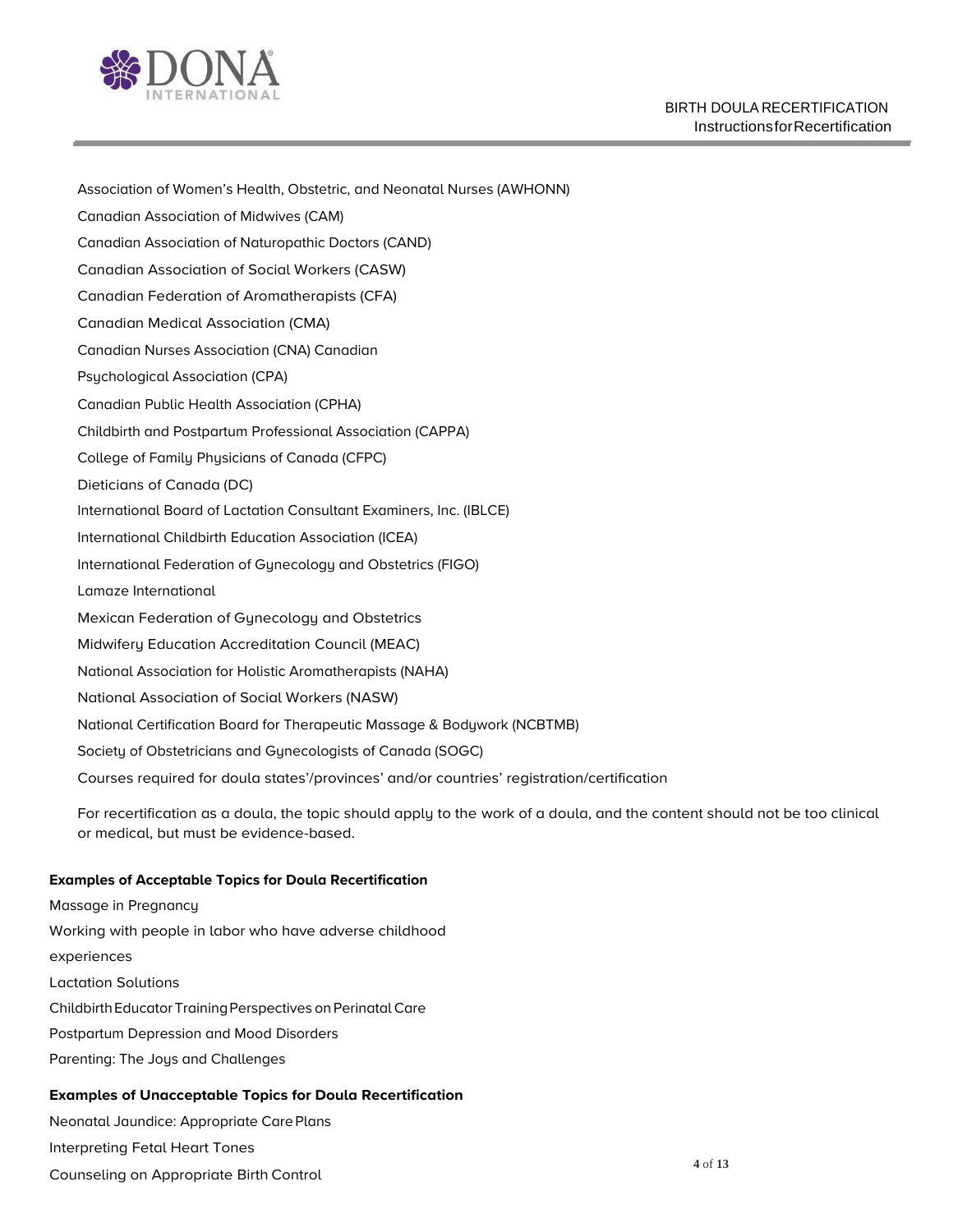

If you have taken or plan to take a continuing education course for perinatal professionals that does not offer contact hours from an approved provider listed or equivalent, please contact DONA International to ensure it will be acceptable. Send an email to [CertificationDirector@dona.org.](mailto:CertificationDirector@dona.org)

Disclaimer: DONA International is not responsible for the content of any program that has not undergone the rigorous DONA International continuing education review process. It is the responsibility of the doula to evaluate the program to ensure that it meets the DONA International Mission, Statement of Values, Birth Doula Code of Ethics and Standards of Practice, and/or Postpartum Doula Code of Ethics and Standards of Practice.

# **Alternatives to Continuing Education for Recertification**

DONA International is committed to making recertification as available and affordable as possible. The following alternatives for all or part of the continuing education contact hour requirements are approved.

A total of fifteen (15) contact hours are required for recertification as a birth doula. It is acceptable to combine alternative contact hours with form all contact hours from recognized organizations that provide contact hours for perinatal/child health professionals. Each alternative option has been assigned a maximum number of available contact hours, which means that there is a limit to the number of contact hours that may be earned for any given activity.

Recertifying doulas accumulating alternative contact hours with any of the following options for Alternatives to Continuing Education must complete the appropriate verification form for each individual activity. Read the instructions thoroughly and complete each verification form accurately for each individual activity, attaching any supporting documentation required and acquiring any necessary signatures.

# **Use Form A. Verification of Alternative Contact Hours, for the following alternative options:**

# **A- 1: Give a thirty (30) minute (minimum) presentation about doulas/ labor support to a hospital, birth center, parents' group or doula group.**

- One (1) alternative contact hour per presentation for a maximum of three (3) contact hours
- Documentation required
	- o Form A, Verification of Alternative Contact Hours, signed by the recertifying doula
	- o Title, length and detailed outline of the presentation
	- o Typewritten document stating the number of attendees
	- o All evaluations of the presentation turned in by the attendees. The recertifying doula is responsible for preparing the evaluation form for the presentation, which must state:
		- Date, time, length and location of the presentation
		- Name of the recertifying doula who is presenting
		- Title of the presentation
		- Objectives for the presentation

# **A- 2: Conduct an independent study of a book or article packet (consisting of five (5) research- based articles concerning one topic) from medical and/or nursing journals pertaining to the childbearing year or parenting.**

- One (1) alternative contact hour per book or article packet for a maximum of five (5) contact hours
- Documentation required
	- o Form A, Verification of Alternative Contact Hours, signed by the recertifying doula
	- o Title of book (including author, publisher, date of publication and number of pages) or title of the five (5) articles (including authors, journal names, dates of publication and number of pages)
	- o Typewritten 300-500 word synopsis of information contained in the book or article packet describing how the information obtained will impact your practice as a birth doula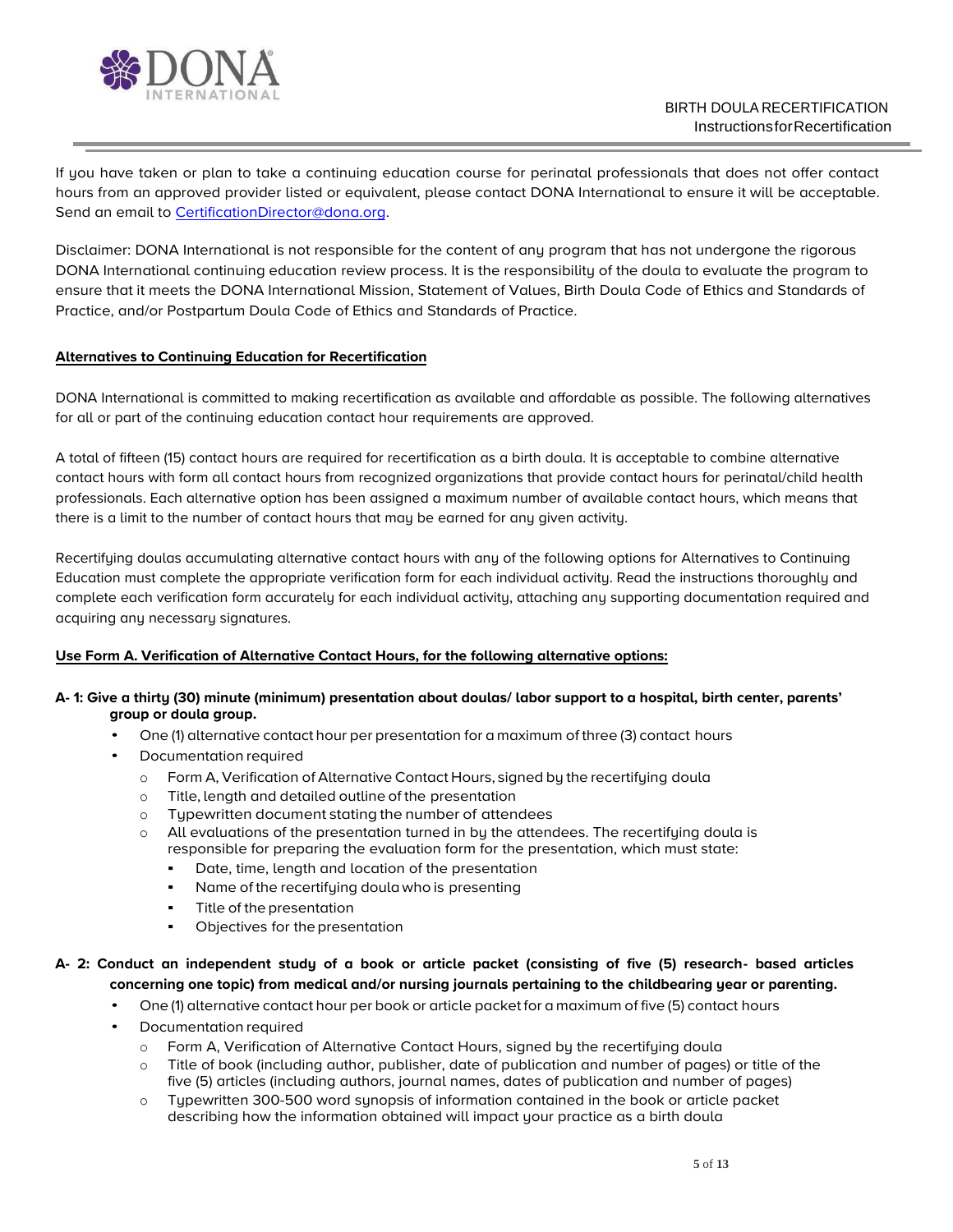

#### **A-3: Write, submit and have published a** *feature story* **in the** *International Doula* **or other**

**recognized childbearing publication.** The comparative or research article should include relevant references and a bibliography.

- Two (2) alternative contact hours per article for a maximum of eight (8) contact hours
- Documentation required
	- o Form A, Verification of Alternative Contact Hours, signed by the recertifying doula
	- o Photocopy of the published article with the recertifying doula's by-line
- **A- 4: Listen to a DONA International annual conference recording of a general or plenary session purchased from DONA International or the recording contractor.** Only general sessions (not concurrent sessions) recorded during your current three (3) year certification period qualify. The order form code will either indicate "GS" for a general session or indicate that it is a "plenary" session.
	- One (1) alternative contact hour per recording for a maximum of six (6) contact hours
	- Documentation required
		- o Form A, Verification of Alternative Contact Hours, signed by the recertifying doula
		- o Typewritten 500-600 word synopsis of each general session recording describing how the information obtained will impact your practice as a birth doula
- **A- 5: Observe an educational film or documentary related to the childbearing year or one specifically designedfor birth or postpartum doulas produced by an organization on DONA International's approved list or by another recognized organization in the field of birth or parenting.**
	- One (1) alternative contact hour per one (1) hour film or documentary OR two (2) or more films or documentaries that total at least one (1) hour in length for a maximum of five (5) contact hours
	- Documentation required
		- o Form A, Verification of Alternative Contact Hours, signed by the recertifying doula
		- o Title of film or documentary, producer, length of feature, date watched
		- o Typewritten 300-400 word summary of film or documentary describing how the information obtained is applicable to your practice as a birth doula

# **A- 6: Complete an independent comparative self- study of two (2) books having diverse approaches, philosophies or methods on one (1) topic related to the child bearing year or early parenting.**

- Two (2) alternative contact hours per comparative study for a maximum of six (6) contact hours
- Documentation required
	- o Form A, Verification of Alternative Contact Hours, signed by the recertifying doula
	- o Typewritten 500-600 word comparative study describing the similarities and differences in approach of each book and how the information obtained is applicable toyour practice as a birth doula

# **A- 7: Personal experience of adding an infant to your family by birth or adoption (six (6) months old or younger) during your current three (3) year certification period.**

Describe the lessons learned during your experience of one or more of the following topics:

- a) Pregnancy and childbirth OR adoption of an infant six (6) months old or younger
- b) Nursing an infant born toyou OR inducing lactation for an adopted infant
- c) The early postpartum period consisting ofthe three (3) months following birth or adoption (the fourth trimester).
- Two (2) alternative contact hours for each chosen topic a), b) or c) listed above for a maximum of six (6) contact hours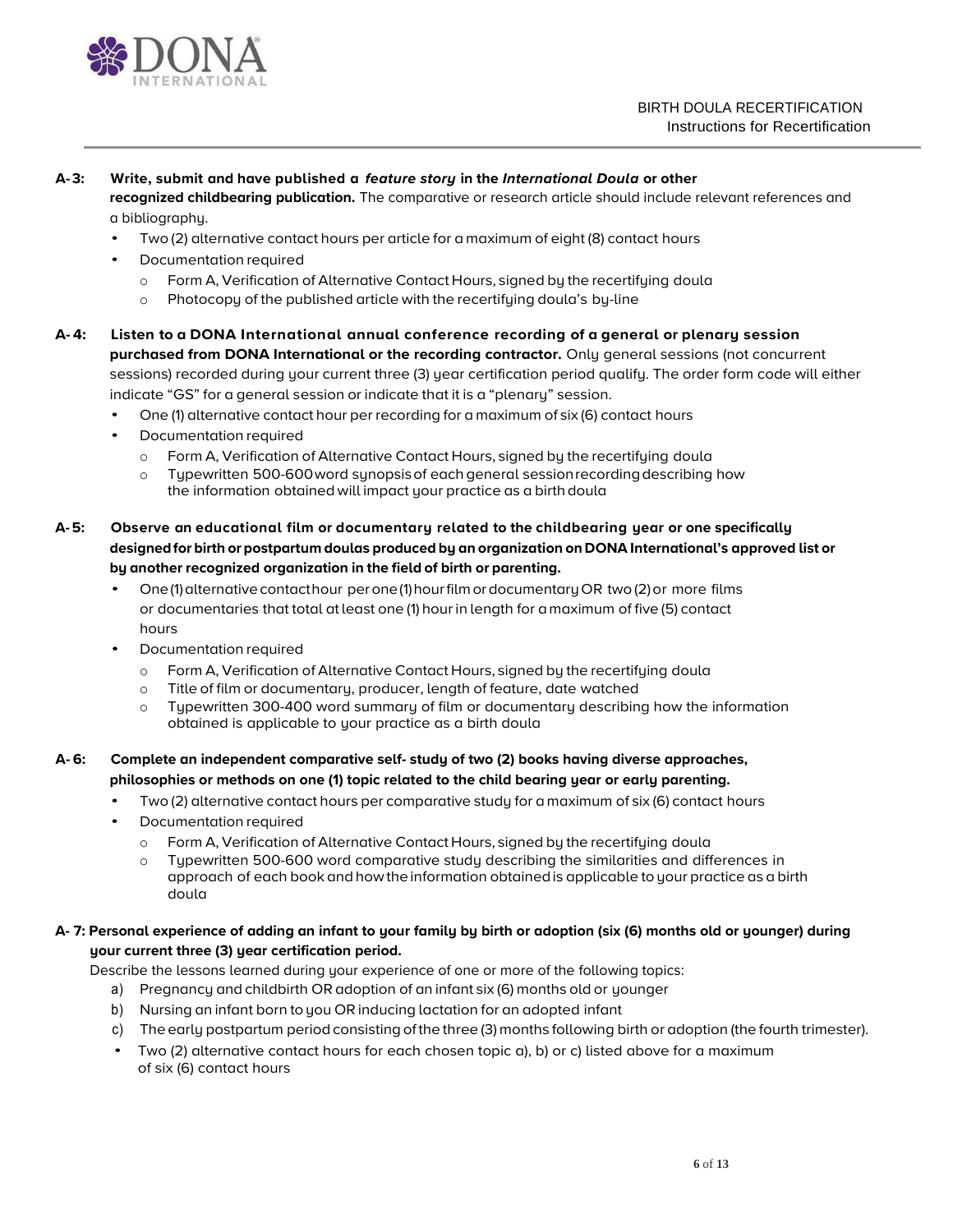

#### • **Documentation required**

- o **Form A, Verification of Alternative Contact Hours, signed by the recertifying doula**
- o **A separate typewritten 300- 500 word account of each chosen topic a), b) or c) and how the lessons learned by adding an infant to your family are applicable to your practice as a birth doula. Include all of the following points:**
	- **EXECT** An overview of your experience
	- Any challenges you faced
	- Resources utilized
	- Lessons learned that will impact your own work as a birth doula
	- Typewritten statement listing the following information:
	- Date of infant's birth or date of adoption placement, as applicable
	- Birth weight and length
	- APGAR scores at one and five minutes
	- Infant health concerns or time spent in the neonatal intensive care unit
	- Nursing and/or pumping details, including frequency, patterns and supplementation, as well as whether you had previous breastfeeding experience
	- Whether you had a birth and/or postpartum doula and the length of time and number of hours of any postpartum doula support
	- Additional family details, such as the number of siblings, their ages and a list of other household family members

#### **A-8: Research, develop, write and submit curriculum for an original continuing education program**

**and have it approved for contact hours by DONA International.** The intent of this continuing education alternative is for there certifying birth doula to develop their knowledge of a topic relevant to their own birth doula practice, add to their knowledge base and develop a way to share that information with other doulas and perinatal health professionals.

- Three (3) alternative contact hours per one (1) approved contact hour of presentation time for a maximum of twelve (12) contact hours for this activity
- Documentation required
	- o Form A, Verification of Alternative Contact Hours, signed by the recertifying doula
	- o Copy of curriculum approval notification from DONA International
	- o Title,objectives,programnumber,dateofapproval,numberofapprovedcontact hoursand name(s) of instructor(s) approved to present thisprogram
	- $\circ$  Typewritten statement signed by the recertifying doula confirming either
		- "Iresearchedand developedthisoriginalprogrambymyselfand planto teachitbymyself. No one else may claim this original program development for continuing education." –OR–
		- "Iresearchedanddevelopedthisoriginal program jointlywith andwe plan to teach this program together. We both may claim this program development independently for recertification."

# **Use Form B, Verification of Alternative Contact Hours, for the following alternative options:**

# **B-1: Attend an organized educational event for perinatal professionals not offering formal**

**contact hours or not sponsored by a recognized organization.** Examples of programs that would qualifyare hospitalin-services, presentations for birth or postpartum professionals given at a childbirtheducator or doula group meeting or presentations at a DONA International state/provincial/area meeting, as well as other professionally sponsoredevents.

• One(1) alternative contact hour per one (1) hour of presentation time for amaximum of five (5) contact hours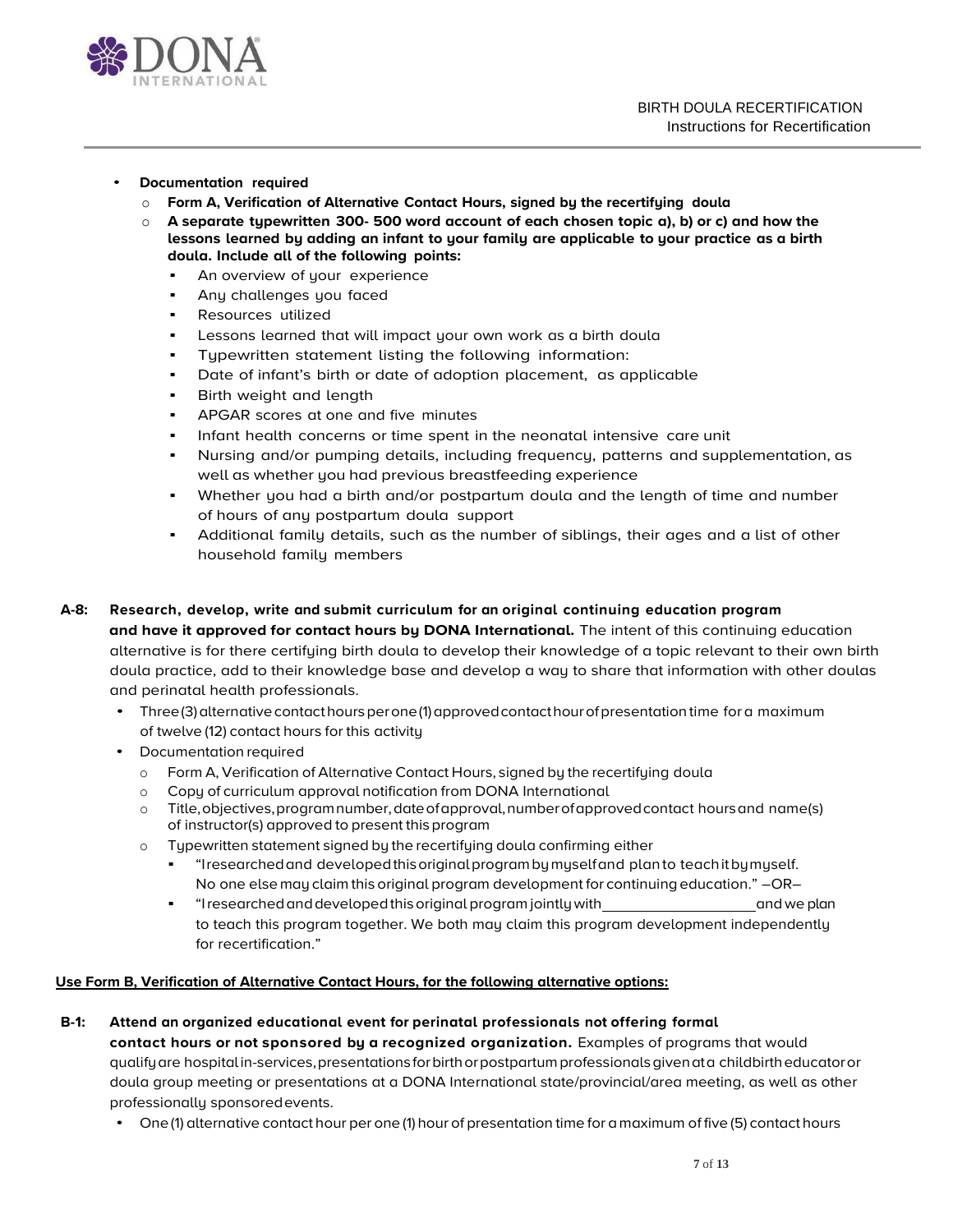

- Documentation required
	- o **Form B, Verification of Alternative Contact Hours, signed by the recertifying doula AND the instructor or administrator of the educational event**
	- o Copy of the Certificate of Attendance, ifavailable
	- o Typewritten statement including the following information:
		- Title or topic of presentation, length of presentation and target audience
		- Name and credentials of presenter(s)
	- $\circ$  Type written 300-500 word synopsis of presentation and description of how the information obtained will impact your practice as a birth doula
- **B-2: Observe a midwife, physician, lactation consultant or another DONA certified birth doula working with clients for a minimum of four (4) hours.** This means that you should have no other responsibilities during the time of observation, but you are fully and exclusively focused on the professional you are observing. The observed professional may be contacted to confirm this experience.
	- Four (4) hours of observation = one (1) alternative contact hour for a maximum of four (4) contact hours
	- Documentation required
		- o Form B, Verification of Alternative Contact Hours, signed by the recertifying doula AND by the observed midwife, physician, lactation consultant ordoula
		- o Typewritten statement including the following information:
			- Total number of hours observed during the specified time period and on which date(s)
			- Observed professional's name, title, mailing address, e-mail address and phone number
		- o Typewritten account indicating atleast three(3) items you learned from this observation and how the experience will impact your practice as a birth doula
- **B-3: Serve as a preceptor for a doula pursuing certification. A preceptor is a certified doula who arranges for a doula pursuing certification to shadow her at the labor and birth of the preceptor's client. A doula pursuing**  certification is a doula who has attended a birth doula workshop and is actively working towards certification. The birth doula pursuing certification may be contacted for verification of theexperience.
	- Five (5) alternative contact hours per doula pursuing certification per birth for a maximum often (10) contact hours
	- Documentation required
		- o Form B, Verification of Alternative Contact Hours, signed by the certifying doula AND bythe birth doula pursuing certification
			- Typewritten statement including the following information:
				- Name of doula pursuing certification, mailing address, e-mail address and phone number
				- Date and location of the workshop the doula pursuing certification attended and the name of the birth doula trainer
				- Date(s), location, arrival and departure times and the time and date of the birth that the doula pursuing certification shadowed
		- o Typewritten account indicating at least three(3) items you demonstrated, taught or discussed at this birth for the benefit of the birth doula pursuing certification
- **B-3a: In response to COVID-19, doulas may serve as a preceptor for doula pursuing DONA certification who have attended their DONA Approved virtual workshop, but need hands-on practice of common doula techniques that they learned in training but were not able to practice. A doula pursuing certification with DONA International is a doula who has attended a virtual DONA-Approved birth doula workshop and is actively working towards certification. The birth doula pursuing certification may be contacted for verification of the experience.** 
	- Up to three (3) alternative contact hours per doula pursuing certification for a maximum of nine (9) contact hours available. Multiple doulas can be mentored concurrently in the same time block, however a max of 9 hours can be used for this purpose. For instance- should a doula mentor two(2) new doulas for three (3) hours, six (6) contact hours are awarded.
	- Documentation required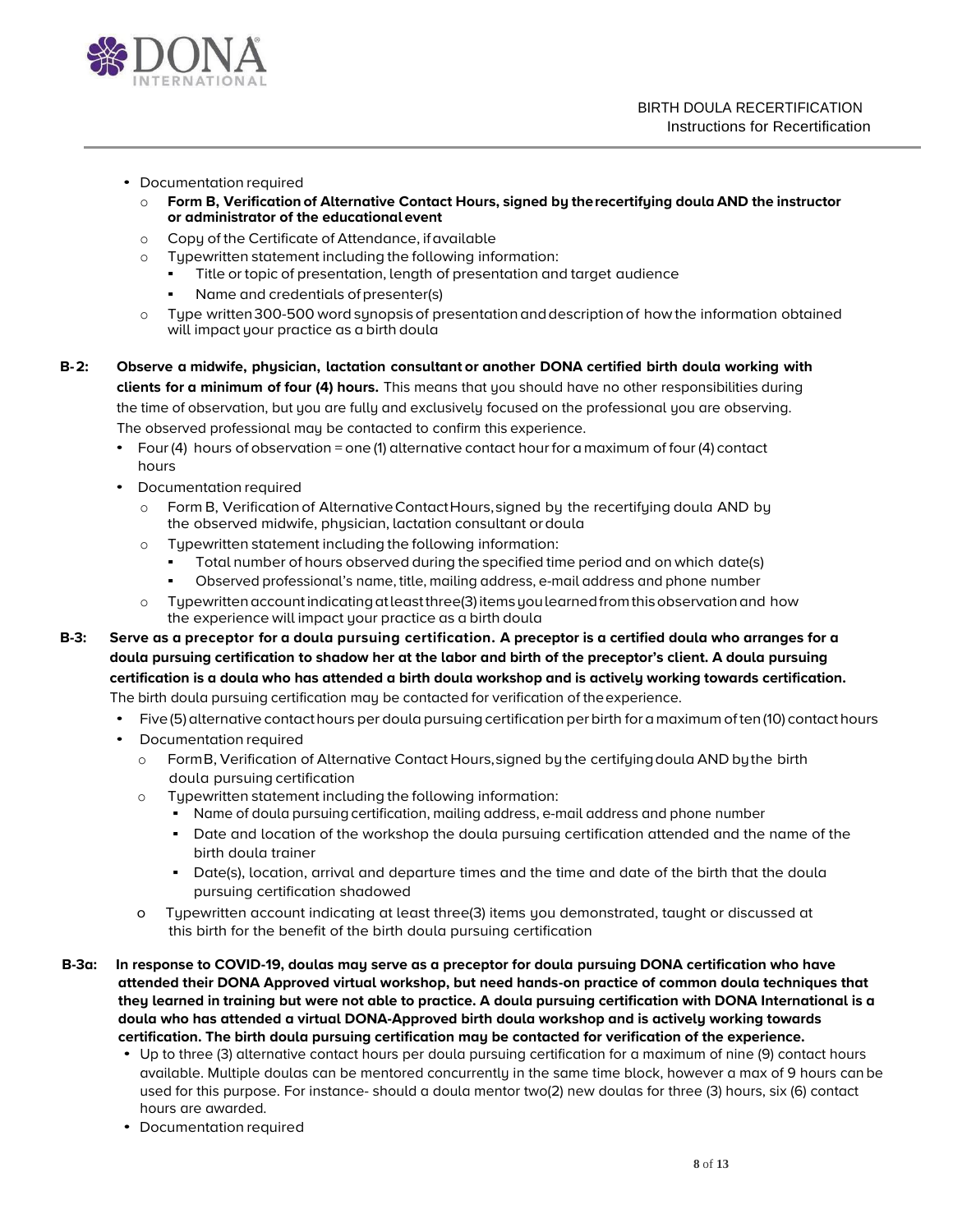

- o Form B, Verification of Alternative Contact Hours, signed by the recertifying doula AND by the birth doula pursuing certification
- o Typewritten statement including the following information:
	- Name of doula pursuing certification, mailing address, e-mail address and phone number
	- Date and location of the workshop the doula pursuing certification attended and the name of the birth doula trainer
	- Date(s), location, arrival and departure times
- o Typewritten account indicating the techniques the rectifying doula covered with at least three (3) items you demonstrated and practiced for the benefit of the birth doula pursuing certification. Statement should include a reflection on the experience from your perspective. Re-certifying doulas, new doulas, and the DONA Approved doula trainer should be in contact to ensure that the topics covered are sufficient, and congruent with their original birth doula training according to the trainer. Note that doulas receiving contact hours for this purpose may not charge for this preceptor experience.
- **B-4: Attend a support group or meeting relating to the childbearing year or parenting.** Examples of support groups or meetings that would qualify include La Leche League, ICAN, bereaved parents, postpartum support groups or parents of multiples. The group or meeting should be selected to enhance the birth doula's education and effectiveness and must be led by someone other than the recertifying doula.
	- One (1) alternative contact hour per support group or meeting for a maximum of five (5) contact hours
	- Documentation required
	- Form B, Verification of Alternative Contact Hours, signed by there certifying doula AND by the group leader/facilitator/moderator
	- Typewritten statement indicating the number of people in attendance, the topic covered and the date and length of the meeting
	- Typewritten statement (50-100 words) explaining how attending this meeting or support group will impact your practice as a birth doula

# *B-***5: Attend another entire DONA approved birth doula workshop,** *taught by a trainer*

**other than your original trainer and other than a trainer whose workshop you may have previously attended for alternative continuing education; OR attend an entire DONA approved postpartum doula workshop. The trainer may be contacted for verification.**

- Fifteen (15) alternative contact hours per workshop attended in its entirety (partial credit will not be granted)
- Documentation required
	- o Form B, Verification of Alternative Contact Hours, signed by the recertifying doula AND by the DONA approved birth or postpartum doula trainer
	- $\circ$  Copy of the Certificate of Attendance signed by the trainer(s), which must indicate the dates and location of the workshop, as well as the recertifying doula's name
	- o Typewritten statement indicating
		- Name(s) of the trainers
		- Dates and location of the workshop
		- Whether it was a DONA approved birth or postpartum doula workshop
		- Include a signed statement by the trainer(s), as follows: "I/We, [name(s) of trainer(s)], verify that [name of recertifying doula] attended the above-named doula workshop in its entirety and that this recertifying doula has not previously attended a birth doula workshop taught by me/us."
		- If attending another birth doula workshop, provide the name(s) of your original trainer(s) and the dates and location of the original workshop

# **B-6: Lead and facilitate a support group relating to the perinatal period or a meeting**

**for doulas and other perinatal professionals.** Examples of support groups or meetings that would qualify include La Leche League, ICAN, bereaved parents, postpartum mood disorder, parents of multiples or related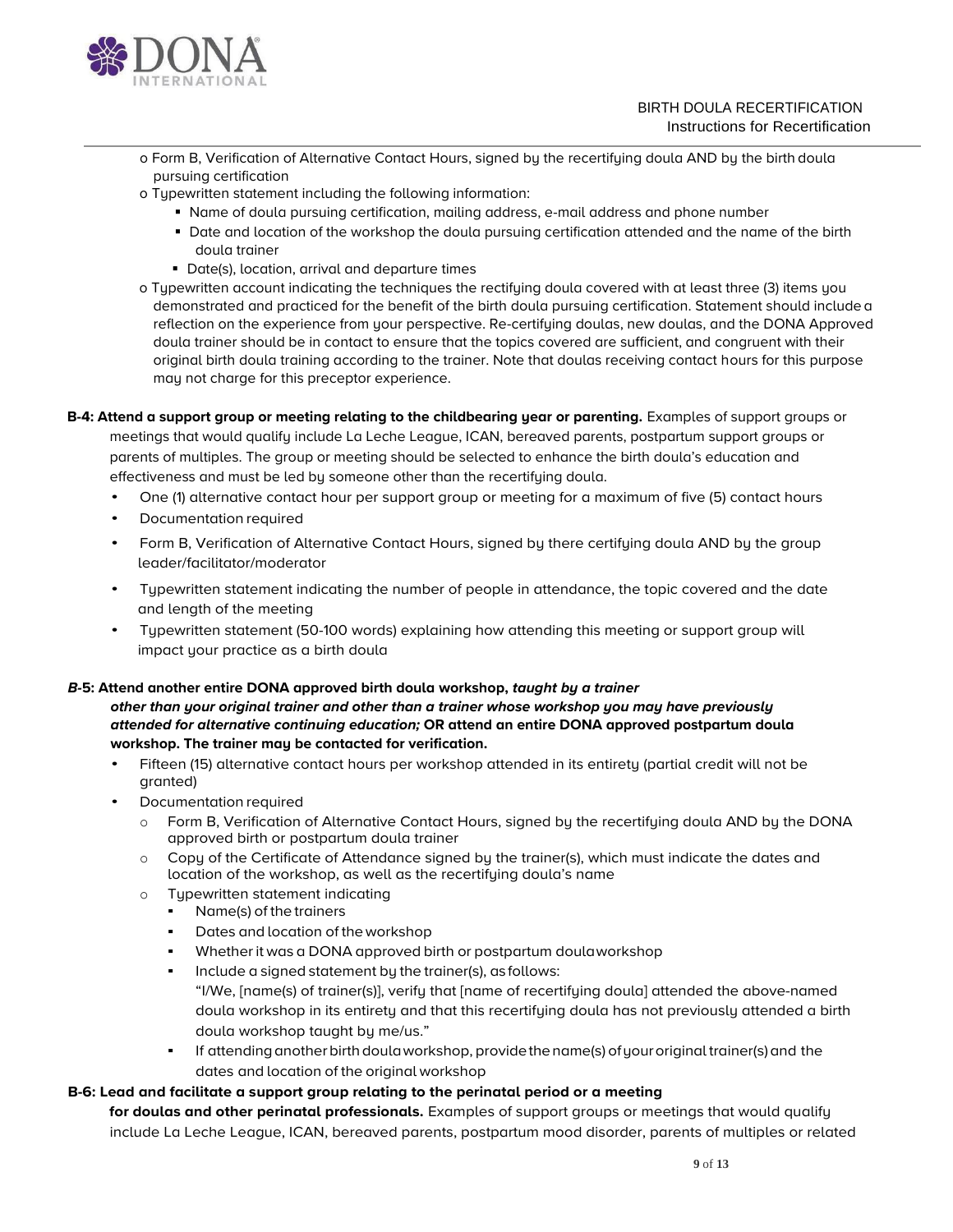

support groups or meetings for parents; or meetings for doulas and/or other perinatal professionals. The support group or meeting should include the presentation of a prepared topic (minimum 20 minutes) followed by a group discussion, both facilitated by the recertifying doula.

- One (1) alternative contact hour per meeting (minimum of one hour) for a maximum of five (5) contact hours
- Documentation required
- o Form B, Verification of Alternative Contact Hours, signed by there certifying doula AND by a participant of the support group or meeting. The participant may be contacted to verify information.
- o Typewritten statement indicating the following: Name ortype of support group ormeeting Date, time, length and location of the support group or meeting Topic presented and objectives Number of people in attendance
- Typewritten statement (100-300words) explaining how preparing and presenting this topic and facilitating the discussion that followed will enhance your birth doula practice

#### **Submit your recertification application through the online submission process. The receipt for the Recertification Fee will contain the link and instructions for the online submission process.**

*TheDONA CertificationCommittee audits apercentageof recertification candidate applications.Pleasekeepcopiesof all* recertification documents for your records. The recertifying doula being audited is given thirty (30) days to provide the requested *documentation in supportof their recertification application.Unauditedrecertifying doulasare required toretain recordsof all documentation.*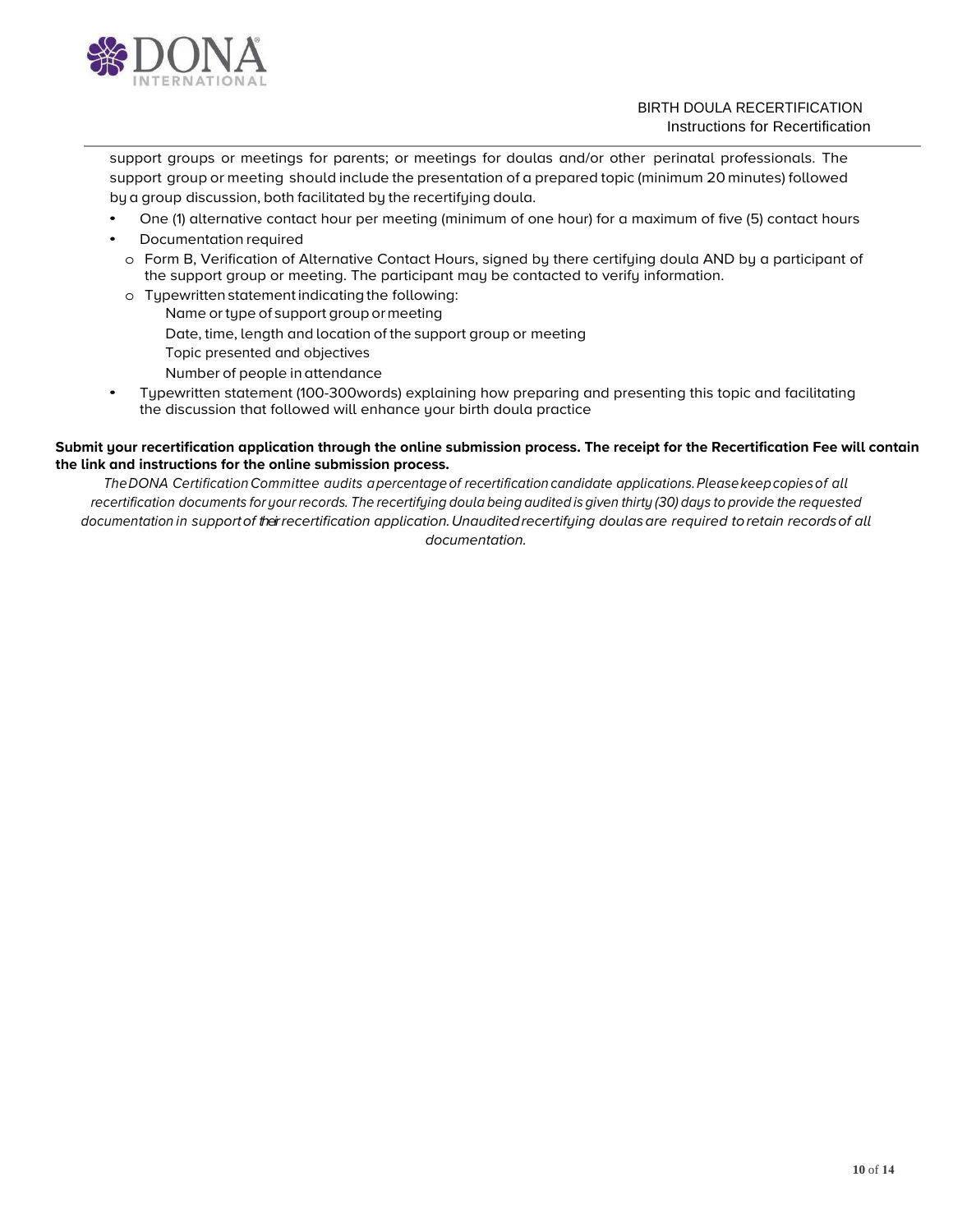

# **APPLICATION/ AFFIDAVIT FOR BIRTH DOULA RECERTIFICATION**

#### *Please print legibly and complete the form in its entirety*

| First and Middle Name:                   |              |               | Last Name:      |                          |      |  |             |  |      |
|------------------------------------------|--------------|---------------|-----------------|--------------------------|------|--|-------------|--|------|
| Your Name for Web Site Referral Listing: |              |               |                 |                          |      |  |             |  |      |
| <b>Mailing Address:</b>                  |              |               |                 |                          |      |  |             |  |      |
| City:                                    |              |               | State/Province: |                          |      |  |             |  |      |
| Zip/Postal Code:                         |              |               | Countru:        |                          |      |  |             |  |      |
| Phone Number:                            |              |               |                 |                          | Cell |  | <b>Work</b> |  | Home |
| Email Address:                           |              |               |                 |                          |      |  |             |  |      |
| Orig. Cert.:                             | (month/year) | Cert. ID No.: |                 | Current Cert. Exp. Date: |      |  |             |  |      |

- $\Box$  I purchased a six (6) month extension for this recertification period (copy of receipt enclosed; check  $\#$  \_ or Order Confirmation # (1)
- □ I wish to receive referrals and remain on the DONA International web site referral listing and will update my information myself through the Member Login.
- $\Box$  I do not want referrals at this time and will update my information myself through the Member Login. **The following must accompany this Application. Please make note that all are enclosed.**
	- □ Recertification Application fee
	- $\Box$  Check or Money Order # made payable to DONA International enclosed
	- $\Box$  I paid the Recertification Application fee on-line, Order Confirmation # (copy of receipt enclosed)
- □ This signed Application/Affidavit for Birth Doula Recertification
- $\Box$  All Alternative Continuing Education forms and supporting documentation, as required
- $\Box$  Apply through the online submission process, link provided in email receipt of the Recertification Fee

Please read and attest to the following statements:

- □ I have completed at least fifteen (15) contact hours of continuing education approved by a recognized organization in a birth and/or parenting related field OR the equivalent of fifteen (15) contact hours of alternative continuing education OR a combination thereof during my current three (3) year certification period.
- $\Box$  I have completed the chart on page 2 of this Application with detailed information.
- $\Box$  I have maintained continuous membership in DONA International during my current three (3) year certification period. Membership expiration date:
- $\Box$  I am keeping for my records a copy of all the documents submitted to DONA International with this Application.
- □ I agree to retain all associated documents not submitted with this Application and to provide these documents to DONA International within thirty (30) days of an audit request from the DONA Certification Committee.
- □ I have once again read and agree to abide by the current DONA International Standards of Practice and Code of Ethics for birth doulas.

With my signature, I verify that the above information is true and complete.

|               | Signature of recertifying birth doula |           | Date                          |
|---------------|---------------------------------------|-----------|-------------------------------|
| Office<br>use | Date rec'd:                           | File No.: | <b>Membership Expiration:</b> |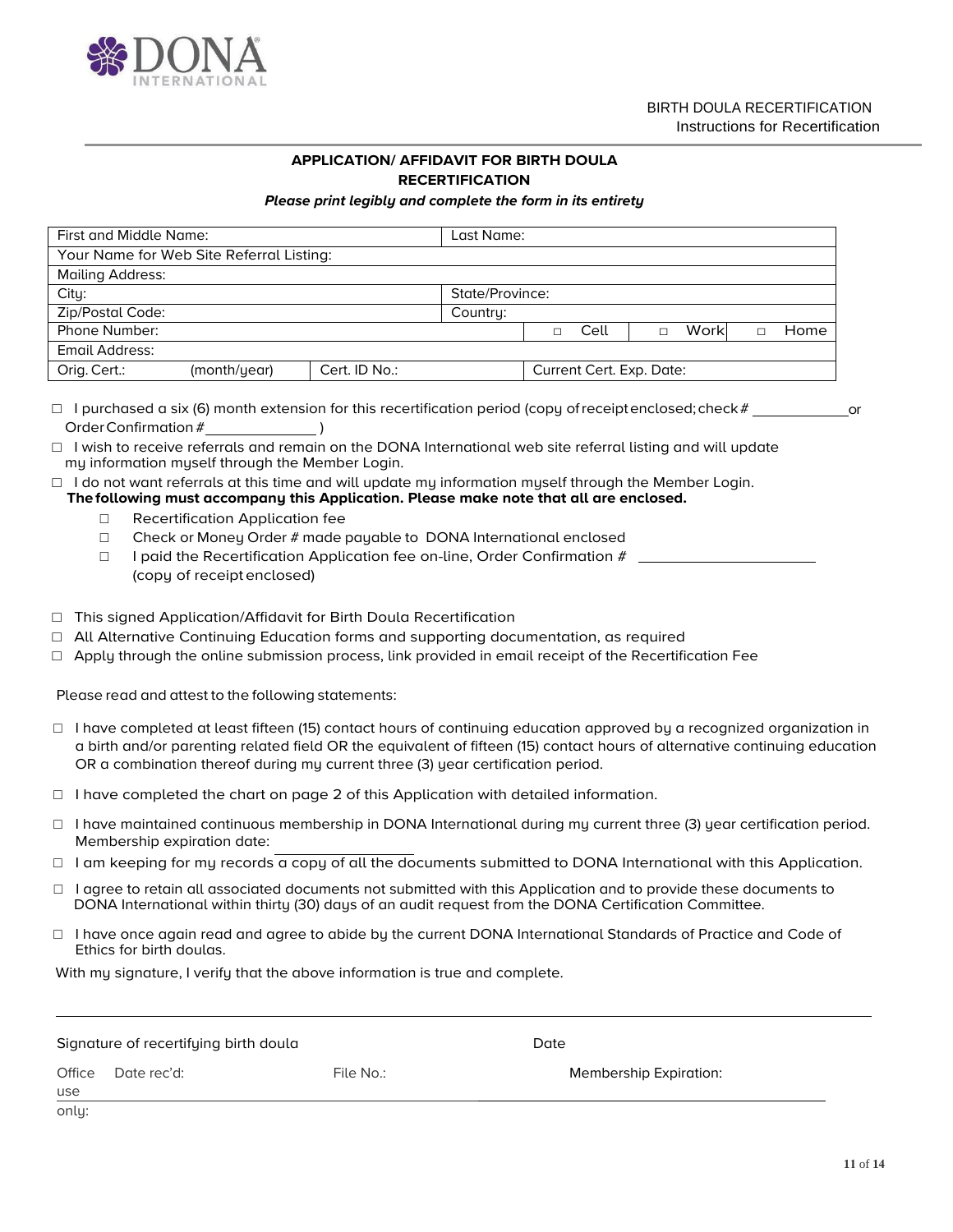

# **APPLICATION/AFFIDAVIT FOR BIRTH DOULA RECERTIFICATION Page 2 – Chart of Contact Hours Earned**

*Please print legibly and complete the form in its entirety. Permission is granted to copy this form, as necessary.* 

# **Date(s) Title or brief description of continuing education approved by a recognized organization in a birth and/or early parenting related field Approving organization Number of contact hours earned Total number of contact hours earned**

| Date(s) | Title / Brief Description of Alternative Continuing Education<br>Option | <b>Number of Alternative</b><br><b>Contact Hours Earned</b> |
|---------|-------------------------------------------------------------------------|-------------------------------------------------------------|
|         |                                                                         |                                                             |
|         |                                                                         |                                                             |
|         |                                                                         |                                                             |
|         |                                                                         |                                                             |
|         |                                                                         |                                                             |
|         |                                                                         |                                                             |
|         |                                                                         |                                                             |
|         |                                                                         |                                                             |
|         | TOTAL OF ALL CONTACT HOURS EARNED:                                      |                                                             |
|         |                                                                         | Total number of alternative contact hours earned            |

#### **Recertifying Doula'sName:**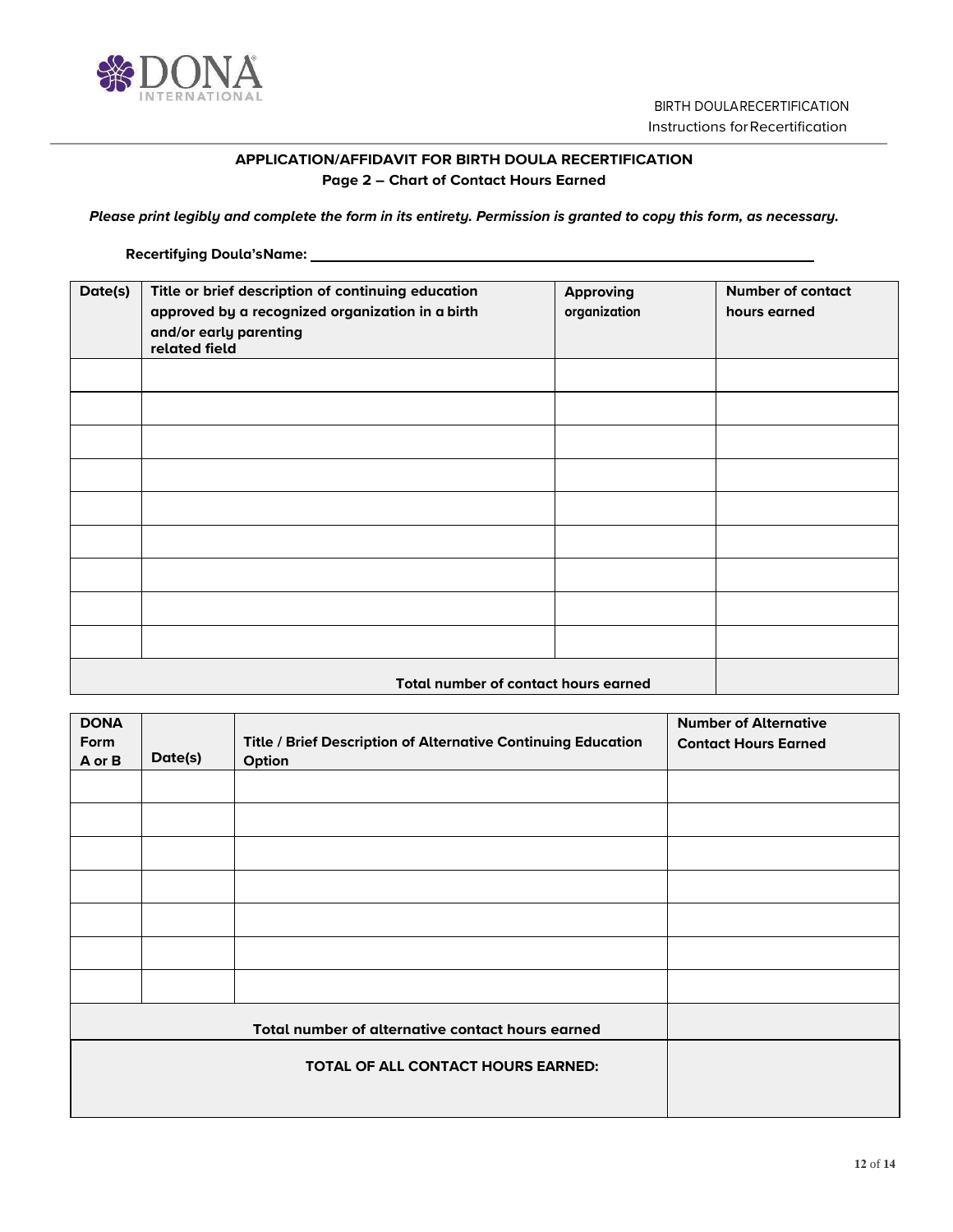

# **FORM A VERIFICATIONOFALTERNATIVECONTACTHOURSFOR BIRTH DOULA RECERTIFICATION**

# *Please print legibly and complete the form in its entirety. Use a separate form for each option. No more thanthemaximumnumber of earned alternative contacthours allowedper option.Permissionisgrantedto copy this form as often as necessary.*

Use this Form A to verify contact hours earned through the alternative contact hour options listed below and outlined in further detail in the document, Alternatives to Continuing Education for Recertification:

- □ A-1 Give a presentation about doulas/labor support to a hospital, birth center, parents' group or doula group
- □ A-2 Conduct an independent study of a book or article packet (consisting of five (5)research-based articles) from medical and/or nursing journals pertaining to the childbearing year or parenting.
- $\Box$  A-3 Write, submit and have published a comparative or research article with references and a bibliography published as a feature story in the International Doula or other recognized childbearing publications.
- □ A-4 Listen to a DONA International annual conference recording purchased from DONA International or the recording contractor. Only general sessions (not concurrent sessions) recorded during your current three(3) year certification period qualify.
- □ A-5 Observe an educational film or documentary related to the childbearing year or one specifically designed for birth or postpartum doulas produced by an organization on DONA International's approved list or by other recognized organizations in the field of birth or parenting.
- □ A-6 Complete an independent comparative self-study of two(2) books having diverse approaches, philosophies or methods on a topic related to the childbearing year or early parenting.
- □ A-7 Personal experience of adding an infant to your family by birth or adoption (six (6) months old or younger) during your current three (3) year certification period.
- □ A-8 Research and develop curriculum for a continuing education program and have it approved for contact hours by DONA International.

| Alternative contact hour option: | Date completed: |  |
|----------------------------------|-----------------|--|
|                                  |                 |  |

outof a maximum Number of alternative contact hours earned for this option allowable of

□ I confirm that I have attached any and all required documentation in addition to this Form A to support the alternative contact hour option and outlined under Alternatives to Continuing Education for Recertification on pages 5 through 7 of this instructional packet.

| Name of recertifying doula | Sianature | Date |
|----------------------------|-----------|------|
|                            |           |      |